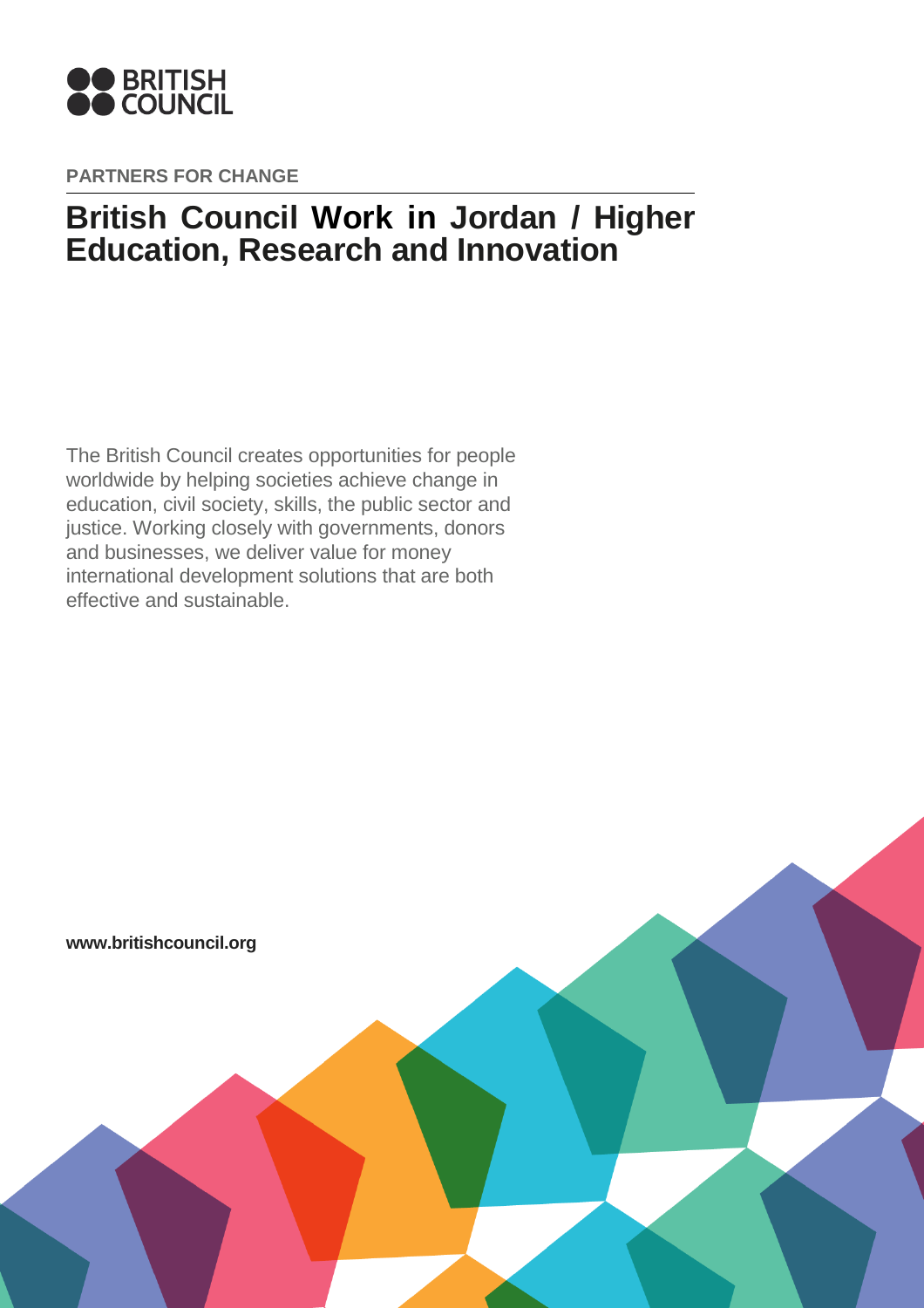# **INTRODUCTION**

The British Council, established in 1934, is the UK's international organisation for international educational development and cultural relations, employing more than 7000 staff globally.

Education is at the core of our work in promoting sustainable human development. We connect our partners in education with expertise and the best ideas from the UK and around the world.

The British Council has extensive experience in delivering education programmes in a variety of contexts. We manage large sector wide manage large sector wide programmes for a range of donors, as well as smaller in-country programmes. We engage in order to build trust and a mutual understanding of values. We work in all areas of education from **primary school to Higher Education, and also in Vocational Education/Skills**. Our main focus is building capacity and improving performance through working effectively with stakeholders and with project partners.

We are well networked through our on the ground presence, with offices in over 110 countries around the world. We employ national staff in management positions which strengthens our relationships with international and national organisations, as well as giving us better knowledge of the local context.

In Middle East and North Africa (MENA) we have designed and delivered programmes for the EU (the British Council has delegated cooperation status having passed the six pillar assessment), DFID and private donors in different education sectors, and have offices all across this region with significant education programmes. The team consists of experienced Technical Assistance managers, as well as sector specialists with practical experience of the region.

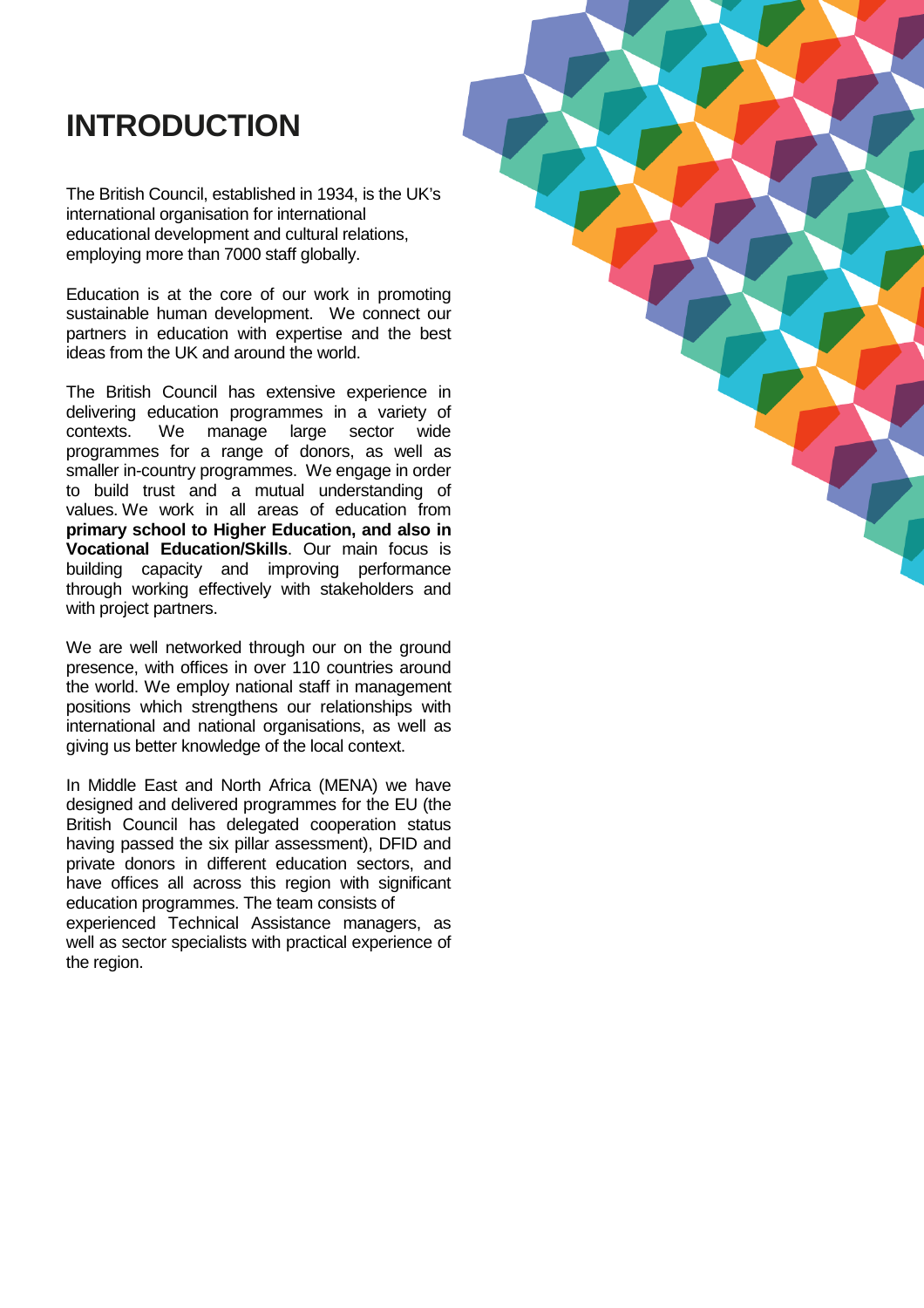### **BRITISH COUNCIL IN JORDAN**

The British Council has been present in Jordan since 1948, with offices in Amman on Rainbow St. We have more than 100 staff, who deliver our overall services and projects across English, Arts, Education, and Civil Society. In Jordan all of our work in these areas supports the themes of 'employability' and 'voice', making a real difference in the lives of the people with whom we work. We enjoy good relations with, and easy access to, key decision makers in across the realm of our portfolio.

We have a structure that supports excellence in project management. In each of our in-country programmes portfolios we have well qualified Project Managers who have responsibility for initiating and overseeing various development projects in coordination with regional leads. Projects are typically implemented in-country by experienced sector focused project managers. They are supported by our UK-based Strategic Business Units cadre. We have unique knowledge of, and access to, the best products and project management expertise in the UK, from which we draw for our projects, as required.

We work with government bodies and non-governmental partners to effect systemic improvements, and work with social partners to bring about improvements in the wider social and economic context. Our work with governmental sector is through a multitude of projects; Connecting Classrooms with Ministry of Education; Internationalization of Higher Education program with the Ministry of Higher Education, and the Higher Education Accreditation Commission, as well as public universities. Equally we collaborate with a very diverse range of non-governmental partners, from both civil society and the donor arena. We engage with the former through grant activities, capacity building, cascading and other work as appropriate, for the latter we deliver through service contracts or co-funding partnerships.

For specific details on partners and work in Jordan please see [http://www.britishcouncil.jo/en/programmes.](http://www.britishcouncil.jo/en/programmes)

#### **OUR WORK IN SUPPORTING HIGHER EDUCATION, RESEARCH, AND INNOVATION IN JORDAN:**

Our work in Jordan is anchored in response to the priorities of Jordan and increasing the exchange between Jordan and UK in our areas of work.

Our education portfolio, and specifically our Higher Education Program is in direct alignment with the key strategies of Jordan; Jordan 2025 Vision blueprint, and The National Human Resource Development Strategy.

In relation to the former, which is aims to internalise SDGS, all our work addresses issues of youth bulge and the need to equip them with the right education and skills to succeed in life As well as working with state stakeholders to increase their capacity to respond to challenges exacerbated by the regional crisis.

As for the latter, the British Council has been a key contributor to the "thinking" and development of the National Human Resource Development Strategy. Providing access to UK expertise in the areas of improving quality of education across the spectrum. Our local knowledge, expertise in education, and access to UK best practice was drawn on by the head of the committee tasked with the development of the Strategy in 2015.

The main aim of Internationalization of Higher Education Programme is to enhance UK leadership and shared learning from international education and work with our partners in Jordan on issues such as quality assurance and curriculum reform. We also provide audiences with global education market intelligence products.

We do this by:

- facilitating the development of sustainable partnerships based on research and/or teaching agendas involving various local, regional and international funds
- building on the success of our work in HE contribute to systemic change in quality assurance in HE in Jordan
- promoting Enterprise and Skills Development among young people

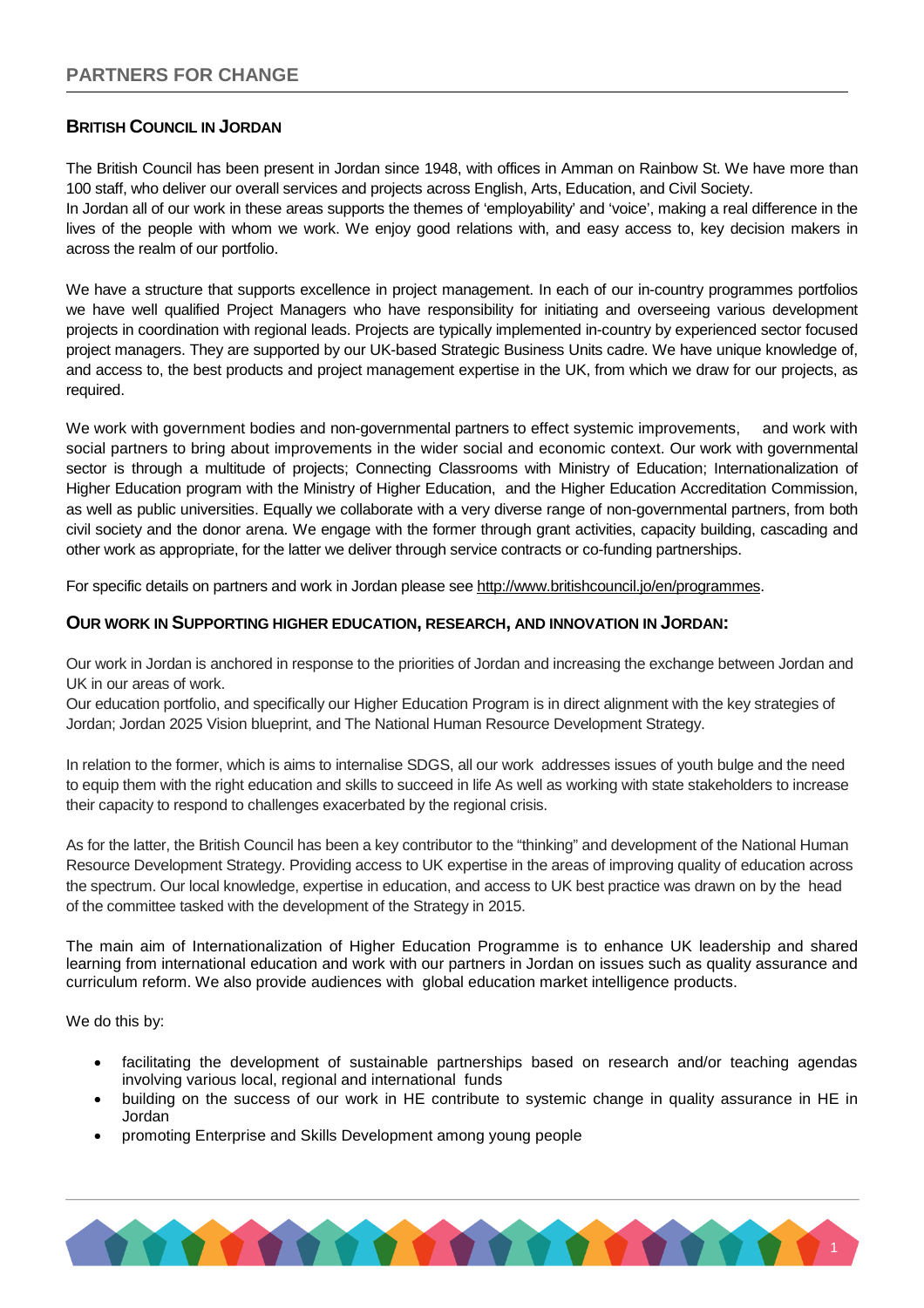• promoting Education in the UK and strengthening the network of UK programme alumni as advocates for change in education

# **Our specific projects in Jordan in Higher Education:**

#### **SYSTEM TO SYSTEM LEARNING AND REFORM OF EDUCATIONAL OUTCOMES IN JORDAN**

*Support to the Establishment of Al Hussein bin Abdullah II Technical University as a transnational education co-operation between UK and Jordan:*

The British Council was the first party that the Office of the Crown Prince reached out to as they were conceptualizing this novel educational institute.

This was a significant opportunity to influence the Jordanian education system at both policy and practice levels and at the highest levels in the country – resulting in significant visibility for brand UK education and opening doors across the board in transfer of expertise spanning employability, skills and innovation. The Institute is set to be the very first national project championed by the Crown Prince and is led by the Royal Court Education and Skills Advisory Unit. This landmark institution is set not only to be a benchmark education and training institute, but a beacon of reform in the stalemate facing the TVET sector in Jordan. British Council and UK are positioned to part of all of these innovations and transformation – supporting socioeconomic development and ultimately security of the country.

The proposed Technical education institution plans to decrease the nexus of quality, uptake and mismatch with labour market needs; locally, regionally and internationally. This institution will be a driver of reform of TVET through its mere existence; outdated TVET laws will need to be rewritten and a National Qualifications Framework (NQF) will have to developed and adopted.

As a result of involvement in shaping and advising the development of this institute, cooperation and articulation discussions with UK HEI are underway.

#### **QUALITY ASSURANCE**

The British Council in Jordan, and in cooperation with UK expertise and QAA, partnered with the Higher Education Accreditation Commission to build institutional capacity in QA certification in in Jordan for HEIs.

Our contribution and support led to the revision of the first draft of the Jordan QA standards. We also provided training and capacity building for self assessment in HEIs.

As part of this work, we conducted research on knowledge, attitudes, and practices to Quality Management in HEI in Jordan. As a result of this, a focus on the teaching and learning QA standard has been recommended for all HEIs, and as a stepping stone for wide spread uptake of QA certification.

#### **HIGHER EDUCATION INNOVATION AND LEADERSHIP**

In our aim and strategy to support the education sector, and stakeholders in Jordan, to respond to the changing context and dynamics of higher education, we embarked on introduction of the Entrepreneurial University Framework to HEIs in Jordan.

This is in alignment with the global movement to support the transformation of a traditional research universities into entrepreneurial universities. Globally, the number of such transformations is increasing due to the reduction in the university funding from government sources and the emergence of a competitive market for education and research. If universities do not become agents of innovation, i. e. entrepreneurial universities, they will hamper regional and national development as well as international competitiveness. The situation is even more amplified in Jordan.

Based on information from the Ministry of Higher Education & Scientific Research MOHE in Jordan, there are 29 public and private universities in Jordan covering different disciplines and use the credit-hour system. In the academic year 2012/2013 there were 249.432 students enrolled in Jordanian universities. Economic and Administrative Sciences had the highest percentage of students (25%). The Jordanian government works on directing universities towards entrepreneurship and teaching leadership through its offices (such as Queen Rania Center for Entrepreneurship in collaboration with Intel Corporation). The Government pushed universities into adopting an entrepreneurship role in order to graduate better quality students.

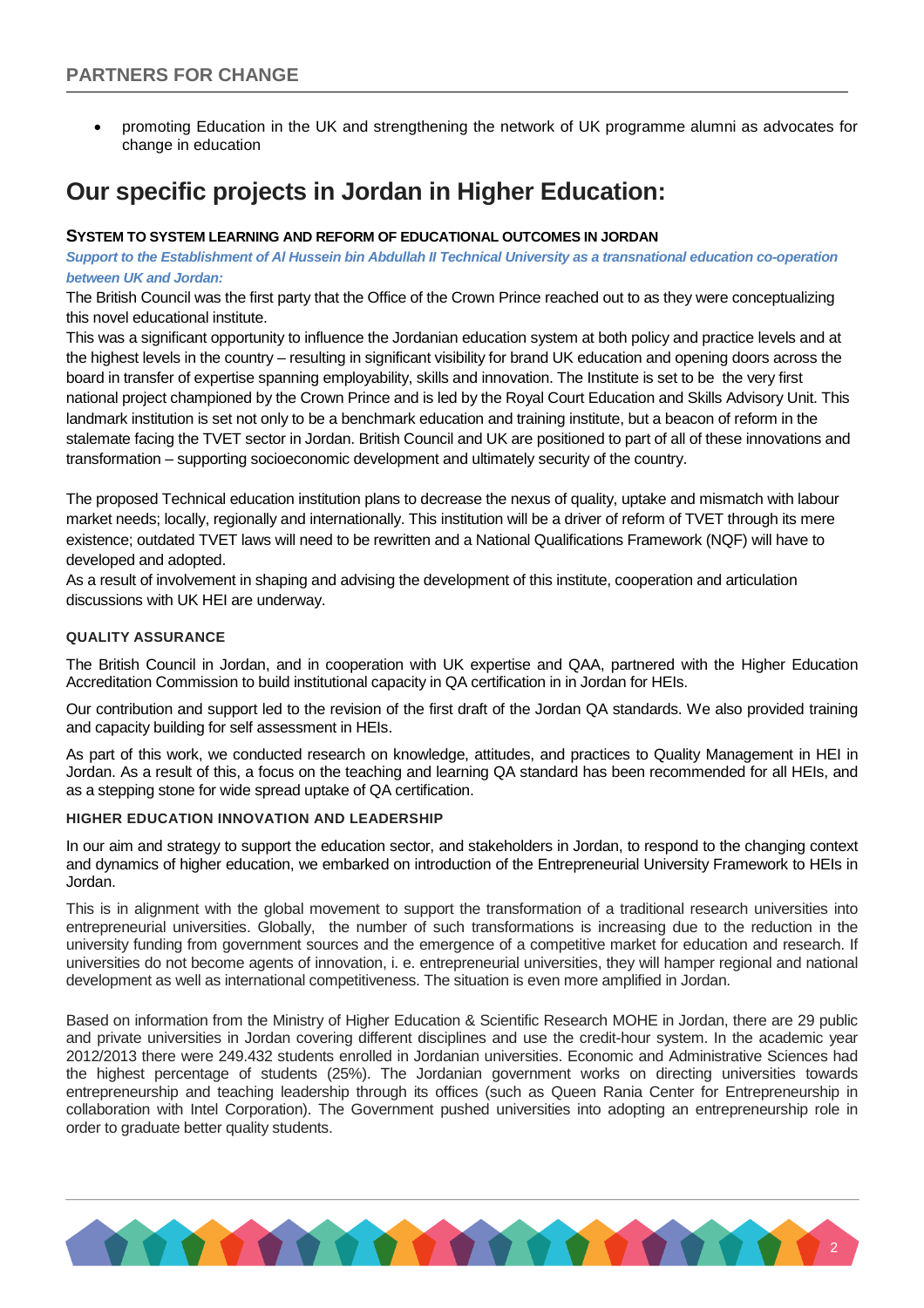# **PARTNERS FOR CHANGE**

Whilst a multitude of enterprise support services, incubators and financing specifically targeting youth (aged between 18 – 30 years) exist in Jordan and throughout the region, these seldom effectively include the university itself. Indeed, the university as a key institutional stakeholder within the entrepreneurship eco-system is often absent. To ensure they graduate optimally skilled and employable graduates, universities here must consider their own entrepreneuring enacted through their institutions, staff and students.

Our work to develop models of Entrepreneurial Universities is in partnership with Queen Rania Center for Entrepreneurship - Jordan , and a number of higher education institutes in Jordan and in collaboration with Plymouth University-UK

The project as initiated in 2015 and brought together 32 HEI and mapped a 4-dimension framework to teach enrolled how to bring in entrepreneurship concept to the university strategic plan, leadership and culture.

#### **CAPACITY BUILDING**

#### *Professional Career Development for Early Career Academics in Jordan*

To enhance the performance and competitiveness of the Jordanian higher education sector, Jordanian higher education institutions (HEIs) must invest in the preparedness and readiness of their academic staff. Whilst academic staff in Jordan are highly qualified within their respective specialisms, this is no longer sufficient for regional or international competition where the positioning of Jordan's higher education sector is stagnating.

The overall aim of the proposed programme is to deliver a certified professional development training programme for early career academics (ECAs) in Jordanian universities. This program is under the auspices of the Minister of Higher Education and Scientific Research, and in partnership with Plymouth University-UK. The aim is to develop local capacity through a training of trainers programme for the staff of the Faculty Development Centers in all 32 HEIs in Jordan.

#### **RESPONDING TO HIGHER EDUCATION NEEDS OF REFUGEES:**

### *1. Language, Academic Skills and E-Learning Resources (LASER)*

This EU-funded programme of 4 Million Euros and run in partnership with key UK, international and local partners: (OU, Talal Abu Ghazaleh/Amety University, Jordan Education Initiative, NRC, and Local NGOs such as Johud and a local CBO run by Syrians - SAB ) and over a three-year period will deliver language and academic skills training to 3,100 Syrians as well as to disadvantaged Jordanian and Lebanese students in host communities affected by the crisis.

The project provides access to and support for, accredited on-line higher education courses for approximately 350 students (around 35% of language learners) who have performed best in the language and academic skills courses. The participants selected for the on-line courses (some of whom will have had their studies in Syria interrupted by the crisis) will have the opportunity to continue their studies and obtain a higher education qualification.

Access to Massive, Open, Online Courses (MOOCs) in Arabic and in English will be provided for at least a further 400 students who complete the language element of the programme. While those who have the language skills can continue their studies online in English, French and German, Arabic-language MOOCs may be the preferred option for many learners who wish to develop skills and continue learning.

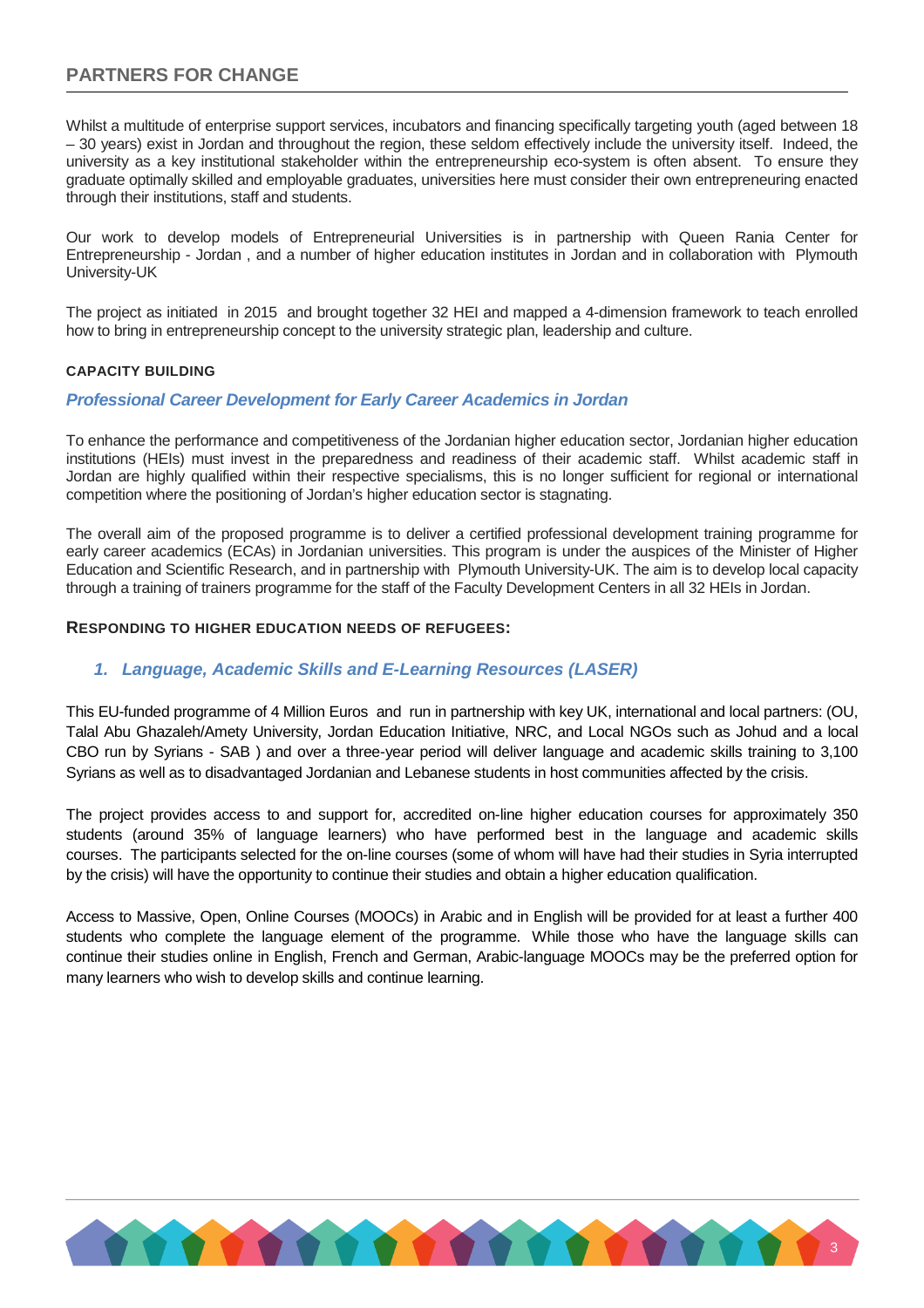## *2. HOPES*

HOPES (Higher and Further Education Opportunities and Perspectives for Syrians) is a €12 million EU funded response to the Syrian refugee crisis. It aims at significantly improving the situation of Syrian refugees of postsecondary age as well as local young people by directly addressing their education needs in host communities affected by the high influx of refugees.

Young Syrians will benefit from improved learning opportunities, language skills and better access to information regarding study and employment opportunities. Further and higher education providers in host communities will receive financial support to provide innovative educational offers and thereby improve their own capacity. Syrian learners will profit from recognised learning achievements, completed degrees and advanced academic and language training. This will enable them to continue their studies and careers when they return to Syria.

In Jordan this project is led by DAAD and in collaboration with 3 higher education institutions: Hashemite University, Jordan University for Science and Technology, and Luminous Education (Al Quds College).

#### **ENHANCING GRADUATE EMPLOYABILITY & CAREER EDUCATION /GUIDANCE**

Our work in providing opportunities for school to work transition of young people and enhancing the employability of university students and fresh graduates has benefited more than 1600 young people in the last 2 years. This is through our work with social partners by building their capacity to engage with employers to provide work placements and internships for university students. We have also supported novel initiatives that use peer to peer exchange for career education for young people making university study choice after their graduate from school. This program has reached more the 7,000 young persons and provided them with tools and access to informed peers to make better higher education choices.

#### **RESEARCH TO PROMOTE PARTNERSHIPS, AND THOUGHT LEADERSHIP**

The British actively seeks to connect and promote research and education partnerships between institutions in the UK and Jordan (and region).

#### *Trilateral Research Partnerships:*

British Council Jordan has been pivotal in facilitating trilateral research collaborations under the Science, Technology and Research Exchange Across MENA (STREAM) initiative. With our strong networks and local knowledge, we were able to secure a Jordanian partner in the first round of funding under STREAM. Through our efforts and involvement, The West Asia-North Africa Institute (WANA) in partnership with The University of Oxford & EcoPeace, have been able to explore the applicability of employing similar strategies in Jordan and Palestine with the aim to restructure the agricultural sectors in a way that accommodate growth without degrading water resources.

This research was done by examining the utility of agricultural production vis-à-vis water use, food security and economic growth. The study articulates potential improvements in agricultural water productivity levels, composition and key technologies. Moreover, the research examined the political and economic pathways and institutional underpinnings to facilitate such change and deliver improvements in both socio-economic and environmental outputs.

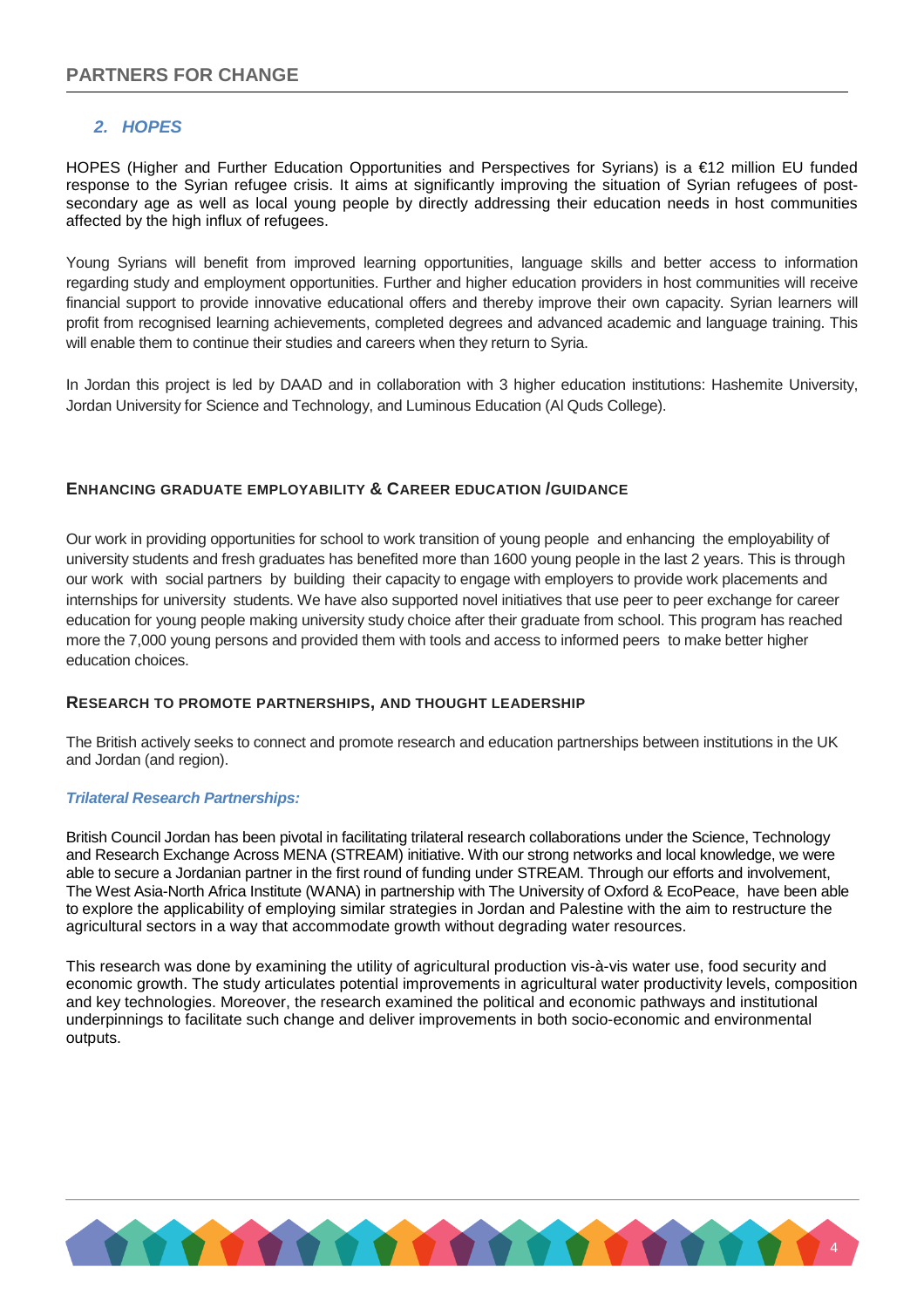#### **RESEARCH TO SUPPORT DEVELOPMENT OF THE HIGHER EDUCATION PROPOSITION:**

*1. Research into online learning in tertiary educatio[n1](#page-6-0) in MENA (in collaboration with the Open University):*

This research aims to better understand the potential of and hindrances to online learning in the MENA region.

- Provide an overview of international best practice and innovation in online learning, with a focus on developments in the UK
- Consider different forms of online learning, both formal and informal, to cover a wide range of tertiary education offers, looking broadly at what is considered as higher education, particularly in the formal university sector
- Look at the legal frameworks for online learning in three countries in the MENA region to identify regulatory barriers in the first instance, to identify key providers as well as innovative practices in MENA and to look at how these have / have not been able to overcome regulatory requirements, as well as to get insight into potential future changes
- To look at what needs to be done to bridge the gaps between international good practice in online learning and online learning in the MENA region both in terms of regulatory and operational change
- Consider the role of blended learning in online offers and what this might mean for university providers
- Consider the potential role of mobile learning as a way to access online learning or as complementary activity.

#### *2. Higher Education provision for Syrian Refugees in MENA (in collaboration with UNHCR)*

The British Council with partners UNHCR's are implementing this research to map the provision of Higher Education opportunities available to refugees of the current Syria crisis, and from this to facilitate displaced Syrians and disadvantaged host communities to access quality higher education opportunities within the region. It is hoped that this research will enable the British Council with partners UNHCR to better understand the opportunities and potential barriers involved in accessing higher education in identified countries: namely Lebanon, Jordan, Turkey and the responsible key stakeholders in order to facilitate agencies and organisations including the British Council and UNHCR to work with these stakeholders to a facilitate better access to quality HE opportunities for refugees, and b) to scale up practice of effective solutions, through partnerships and for greater international collaboration.

<span id="page-6-0"></span> $1$  This research will focus broadly on tertiary education, but will have particularly strong focus on the higher education and university sectors. The rationale for this is to look closely at higher education but not to rule out examples of successful online learning courses which take place at the college or vocational level in order to provide a balanced overview of the sector.